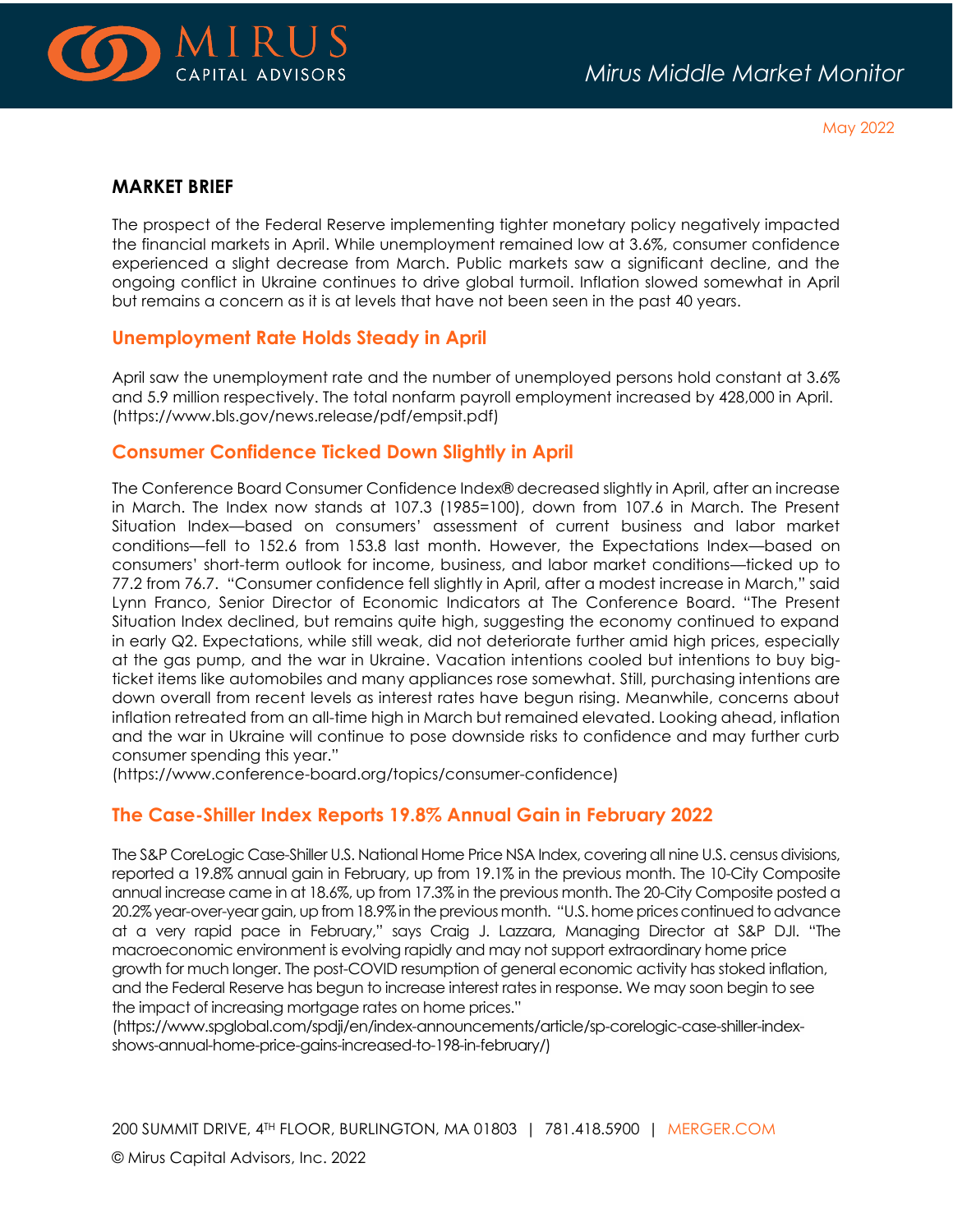

#### **The Consumer Price Index Increased 0.3% in April**

The Consumer Price Index for All Urban Consumers (CPI-U) increased 0.3 percent in April on a seasonally adjusted basis after rising 1.2 percent in March, the U.S. Bureau of Labor Statistics reported today. Over the last 12 months, the all items index increased 8.3 percent before seasonal adjustment. Increases in the indexes for shelter, food, airline fares, and new vehicles were the largest contributors to the seasonally adjusted all items increase. The increase was driven by increasing food, natural gas, and electricity prices.

(https://www.bls.gov/news.release/cpi.nr0.htm)

## **PUBLIC MARKET**

The U.S. public markets traded down in April, following an increase in March. The S&P 500 decreased by 8.8%, the Dow Jones Industrial Average declined 4.9%, and the tech-heavy Nasdaq Composite Index fell 13.3%.

| <b>Business Services</b>                      |      |       |       |          |         |          |         |
|-----------------------------------------------|------|-------|-------|----------|---------|----------|---------|
| <b>Human Resource and Employment Services</b> | 1.1x | 12.4x | 9.9%  | 2.2%     | 40.1%   | 6.5%     | 12.0%   |
| <b>Research and Consulting Services</b>       | 3.3x | 15.0x | 6.2%  | 5.2%     | 13.0%   | 9.0%     | 21.1%   |
| <b>Business Services Aggregate</b>            | 2.2x | 13.7x | 8.0%  | 3.7%     | 26.6%   | 7.8%     | 16.5%   |
|                                               |      |       |       |          |         |          |         |
| <b>Travel and Hospitality</b>                 |      |       |       |          |         |          |         |
| <b>Hotels, Resorts, and Cruise Lines</b>      | 7.0x | 31.1x | 22.0% | $-15.0%$ | $0.0\%$ | $-34.8%$ | $-2.5%$ |
| <b>Restaurants</b>                            | 3.0x | 15.2x | 13.2% | $-0.8%$  | 60.1%   | $-1.3%$  | 6.4%    |
| <b>Leisure Facilities</b>                     | 5.0x | 15.3x | 27.5% | 3.2%     | 41.3%   | $-13.0%$ | 11.9%   |
| <b>Travel and Hospitality Aggregate</b>       | 5.0x | 20.5x | 20.9% | $-4.2%$  | 33.8%   | $-16.4%$ | 5.2%    |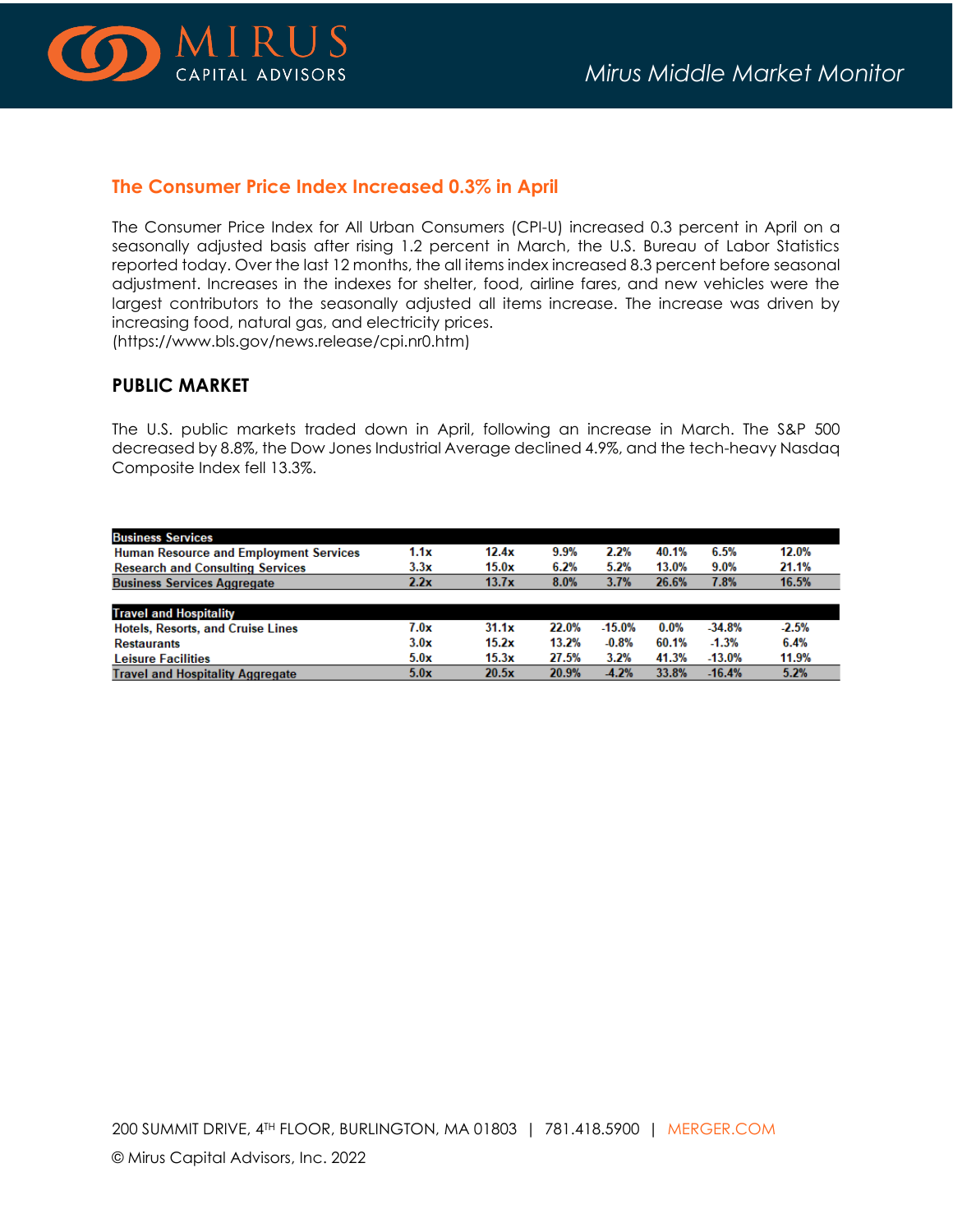

## **Public Trading Multiples**

**As of April 30, 2022**

|                                                 |                         |       | <b>Revenue Growth</b> |          | <b>EBITDA Growth</b> |          |                      |  |
|-------------------------------------------------|-------------------------|-------|-----------------------|----------|----------------------|----------|----------------------|--|
| Category                                        | EV / Revenue EV/ EBITDA |       | 1 Year                | 3 Year   | 1 Year               | 3 Year   | <b>EBITDA Margin</b> |  |
| <b>Healthcare and Life Sciences</b>             |                         |       |                       |          |                      |          |                      |  |
| <b>Healthcare Technology</b>                    | 5.2x                    | 24.4x | 18.2%                 | 8.7%     | 55.9%                | 12.4%    | 13.7%                |  |
| <b>Healthcare Equipment and Supplies</b>        | 4.5x                    | 16.8x | 12.8%                 | 8.8%     | 12.2%                | 13.2%    | 27.6%                |  |
| <b>Healthcare Providers and Services</b>        | 0.9x                    | 11.5x | 11.6%                 | 10.6%    | 3.1%                 | 8.6%     | 12.5%                |  |
| <b>Healthcare and Life Sciences Aggregate</b>   | 3.5x                    | 17.6x | 14.2%                 | 9.4%     | 23.7%                | 11.4%    | 17.9%                |  |
| <b>Technology</b>                               |                         |       |                       |          |                      |          |                      |  |
| <b>IT Services</b>                              | 3.6x                    | 17.7x | 8.6%                  | 5.8%     | 10.1%                | 5.5%     | 12.2%                |  |
| <b>Software</b>                                 | 7.8x                    | 23.1x | 17.1%                 | 13.0%    | 11.8%                | 15.2%    | 7.2%                 |  |
| <b>Computers and Other Electronic Equipment</b> | 1.7x                    | 10.8x | 9.5%                  | 7.0%     | 21.7%                | 11.5%    | 20.9%                |  |
| <b>Technology Aggregate</b>                     | 4.4x                    | 17.2x | 11.7%                 | 8.6%     | 14.6%                | 10.8%    | 13.4%                |  |
|                                                 |                         |       |                       |          |                      |          |                      |  |
| <b>Industrial and Distribution</b>              |                         |       |                       |          |                      |          |                      |  |
| <b>Aerospace and Defense</b>                    | 2.1x                    | 13.4x | 3.2%                  | $-2.2%$  | 31.2%                | $-2.9%$  | 9.7%                 |  |
| <b>Building Products</b>                        | 1.5x                    | 9.3x  | 14.8%                 | 4.0%     | 22.9%                | 10.0%    | 19.6%                |  |
| <b>Construction and Engineering</b>             | 0.7x                    | 8.6x  | 7.2%                  | 7.6%     | 10.3%                | 4.6%     | 10.4%                |  |
| <b>Machinery</b>                                | 1.5x                    | 11.4x | 10.0%                 | 2.7%     | 9.8%                 | 0.7%     | 3.9%                 |  |
| <b>Distributors</b>                             | 0.8x                    | 9.0x  | 21.5%                 | 7.1%     | 46.0%                | 13.5%    | 4.8%                 |  |
| <b>Industrial and Distribution Aggregate</b>    | 1.3x                    | 10.3x | 11.4%                 | 3.8%     | 24.0%                | 5.2%     | 9.7%                 |  |
| <b>Consumer Products</b>                        |                         |       |                       |          |                      |          |                      |  |
| <b>Food and Beverage</b>                        | 2.2x                    | 12.5x | 10.7%                 | 5.9%     | 4.6%                 | 5.3%     | 14.8%                |  |
| <b>Household and Personal Products</b>          | 3.3x                    | 16.5x | 2.6%                  | 2.4%     | $-3.3%$              | 0.2%     | 17.1%                |  |
| <b>Household Durables</b>                       | 0.9x                    | 7.1x  | 11.3%                 | 5.7%     | 22.2%                | 13.2%    | 10.6%                |  |
| <b>Textiles, Apparel, and Luxury Goods</b>      | 2.6x                    | 12.3x | 22.1%                 | 5.2%     | 60.0%                | 10.6%    | 10.0%                |  |
| <b>Consumer Products Aggregate</b>              | 2.2x                    | 12.1x | 11.7%                 | 4.8%     | 20.9%                | 7.3%     | 13.1%                |  |
| <b>Business Services</b>                        |                         |       |                       |          |                      |          |                      |  |
| <b>Human Resource and Employment Services</b>   | 0.9x                    | 10.2x | 13.9%                 | 2.6%     | 42.7%                | 5.7%     | 11.7%                |  |
| <b>Research and Consulting Services</b>         | 3.2x                    | 16.8x | 7.1%                  | 5.3%     | 10.3%                | 8.5%     | 21.1%                |  |
| <b>Business Services Aggregate</b>              | 2.0x                    | 13.5x | 10.5%                 | 4.0%     | 26.5%                | 7.1%     | 16.4%                |  |
|                                                 |                         |       |                       |          |                      |          |                      |  |
| <b>Travel and Hospitality</b>                   |                         |       |                       |          |                      |          |                      |  |
| Hotels, Resorts, and Cruise Lines               | 6.0x                    | 24.1x | 61.3%                 | $-16.9%$ | 0.0%                 | $-50.7%$ | $-1.2%$              |  |
| <b>Restaurants</b>                              | 2.7x                    | 13.8x | 20.5%                 | 0.0%     | 65.5%                | $-0.8%$  | 6.2%                 |  |
| <b>Leisure Facilities</b>                       | 4.6x                    | 21.0x | 36.1%                 | 3.0%     | 66.3%                | $-12.2%$ | 13.7%                |  |
| <b>Travel and Hospitality Aggregate</b>         | 4.4x                    | 19.6x | 39.3%                 | $-4.6%$  | 43.9%                | $-21.2%$ | 6.2%                 |  |

#### **M&A MARKET**

Middle market M&A activity was moderate, down from the surge in transaction volume in 2021. According to GF Data, "while valuations held steady, a host of complicating factors has arisen including Russia's war in Ukraine, a surge in commodities prices, a significant interest rate increase and ongoing supply-chain issues—that are likely to continue to impact the deal environment over the next few quarters."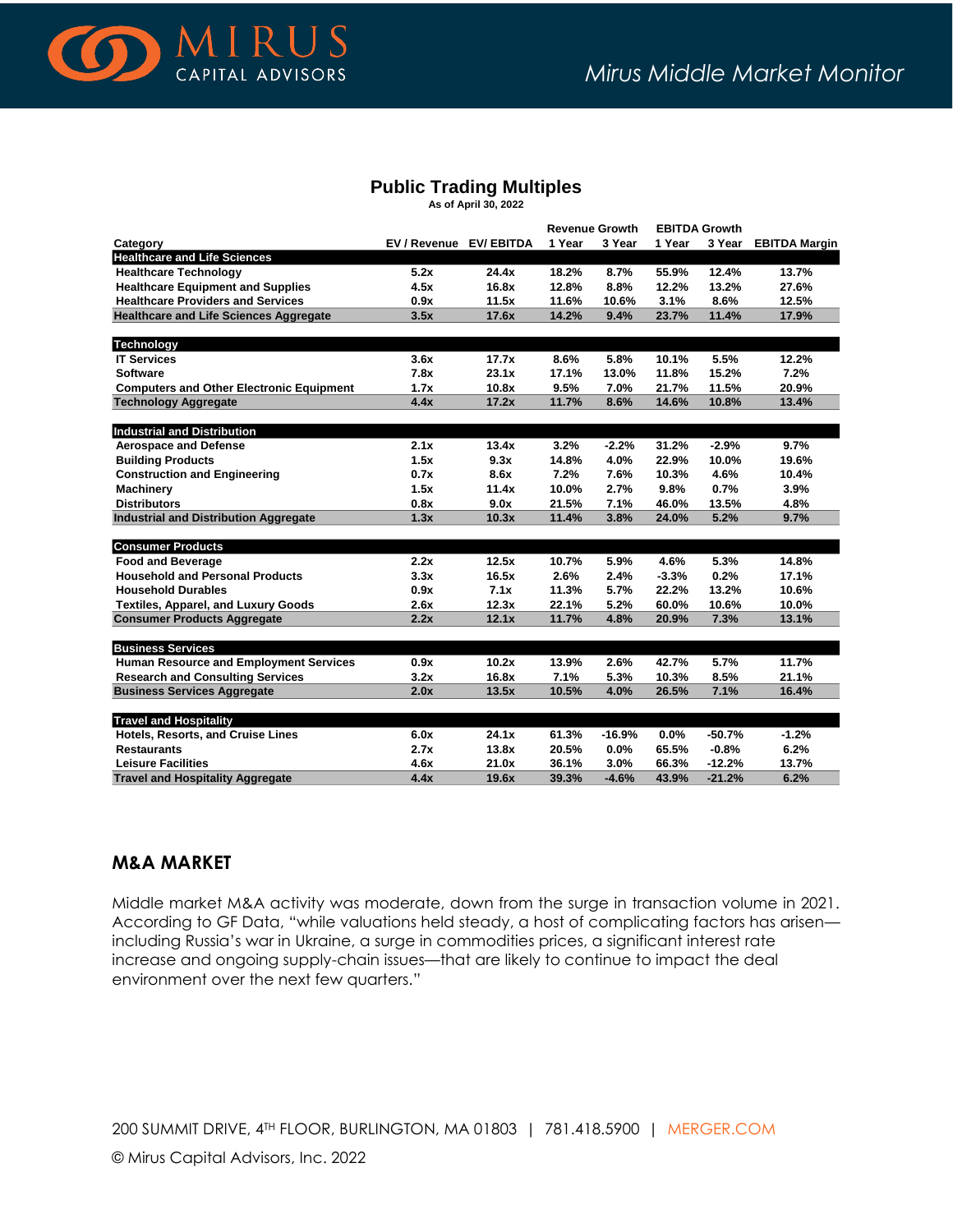



Cross-border middle market M&A activity was restrained, reflecting the impact of ongoing geopolitical concerns.



200 SUMMIT DRIVE, 4TH FLOOR, BURLINGTON, MA 01803 | 781.418.5900 | [MERGER.COM](http://www.merger.com/) © Mirus Capital Advisors, Inc. 2022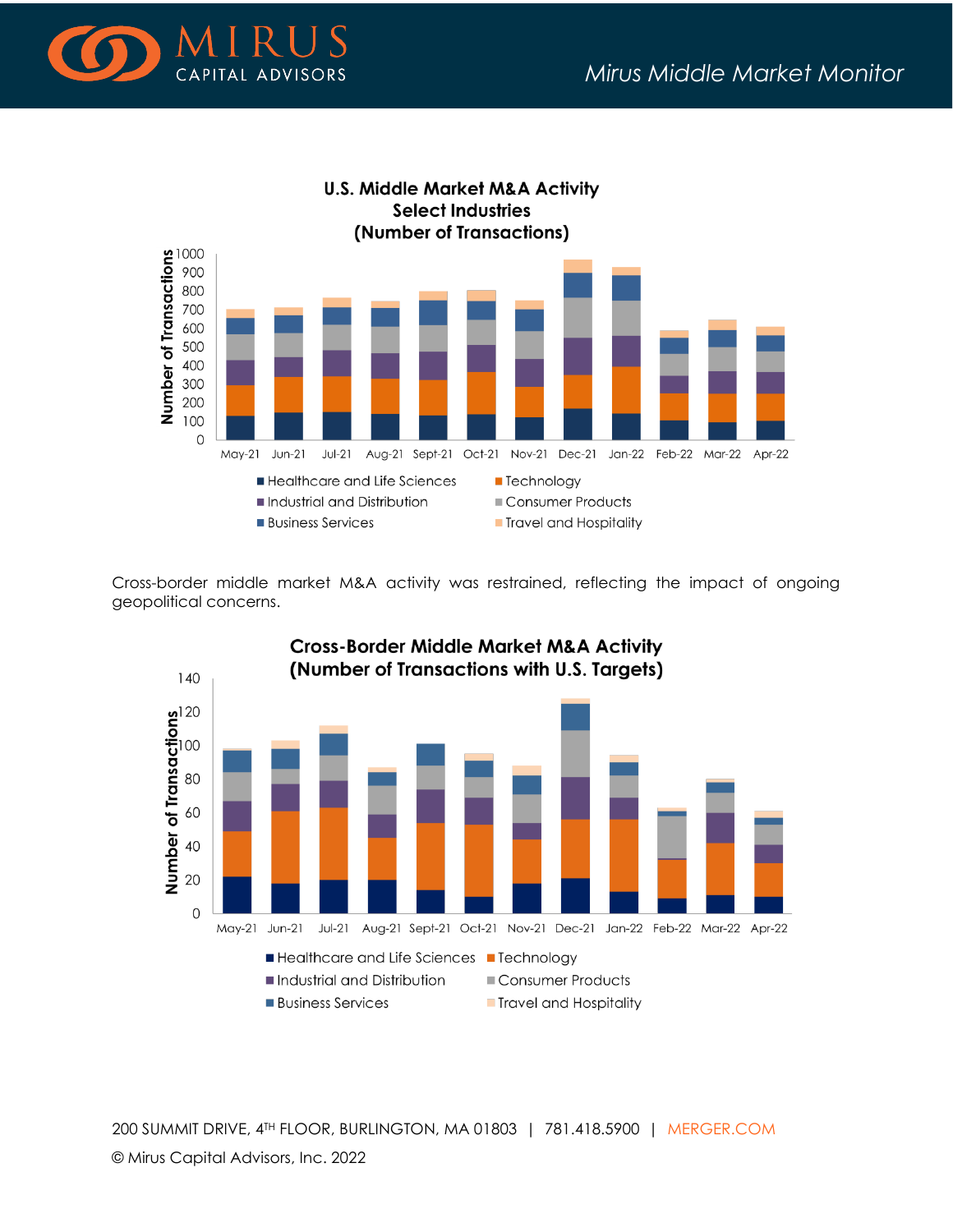

The private markets aren't immune to the volatility that has been seen during the beginning of 2022. "PE firms balance an appetite for take-private opportunities with the very real possibility of a recession."

(https://pitchbook.com/news/reports/q2-2022-pitchbook-analyst-note-analysts-advise-on-keytrends-to-watch-as-markets-return-to-turmoil)



# **U.S. Middle Market Leveraged Buyouts** (Number of Transactions)

## **SELECT MIDDLE MARKET M&A TRANSACTIONS – TRAVEL & HOSPITALITY**

## *Pebblebrook Hotel Trust Acquires Inn on Fifth*

Pebblebrook Hotel Trust (NYSE: PEB) (the "Company") today announced that it acquired the AAA Four Diamond 119-room Inn on Fifth in Naples, Florida for \$156.0 million on May 11, 2022. As previously announced, the Company retained Noble House Hotels & Resorts ("Noble House") to manage this unique independent luxury resort property at the center of Downtown Naples. The acquisition of Inn on Fifth brings the total number of properties in the Company's portfolio to 54, including 12 unique drive-to, independent lifestyle resorts and 6 properties in South Florida.

## *Golf Club at Turner Hill Purchased*

The Golf Club at Turner Hill is pleased to announce that on February 11, 2022, the Club was purchased by GCTH Ipswich LLC and its three partners David R. Masse, David Blundin and Eijk Van Otterloo, who are all members of the Club. The Golf Club at Turner Hill is comprised of an 18 hole championship golf course designed by Michael Hurzdan of Hurzdan and Fry, against the backdrop of 320+ acres of breathtaking views in Ipswich Massachusetts. In addition to the golf course, the Club also has a historic 119-year-old Mansion which was originally built for the Rice family at the turn of the 19th century. Within the Mansion, the Club has multiple dining options

200 SUMMIT DRIVE, 4TH FLOOR, BURLINGTON, MA 01803 | 781.418.5900 | [MERGER.COM](http://www.merger.com/)